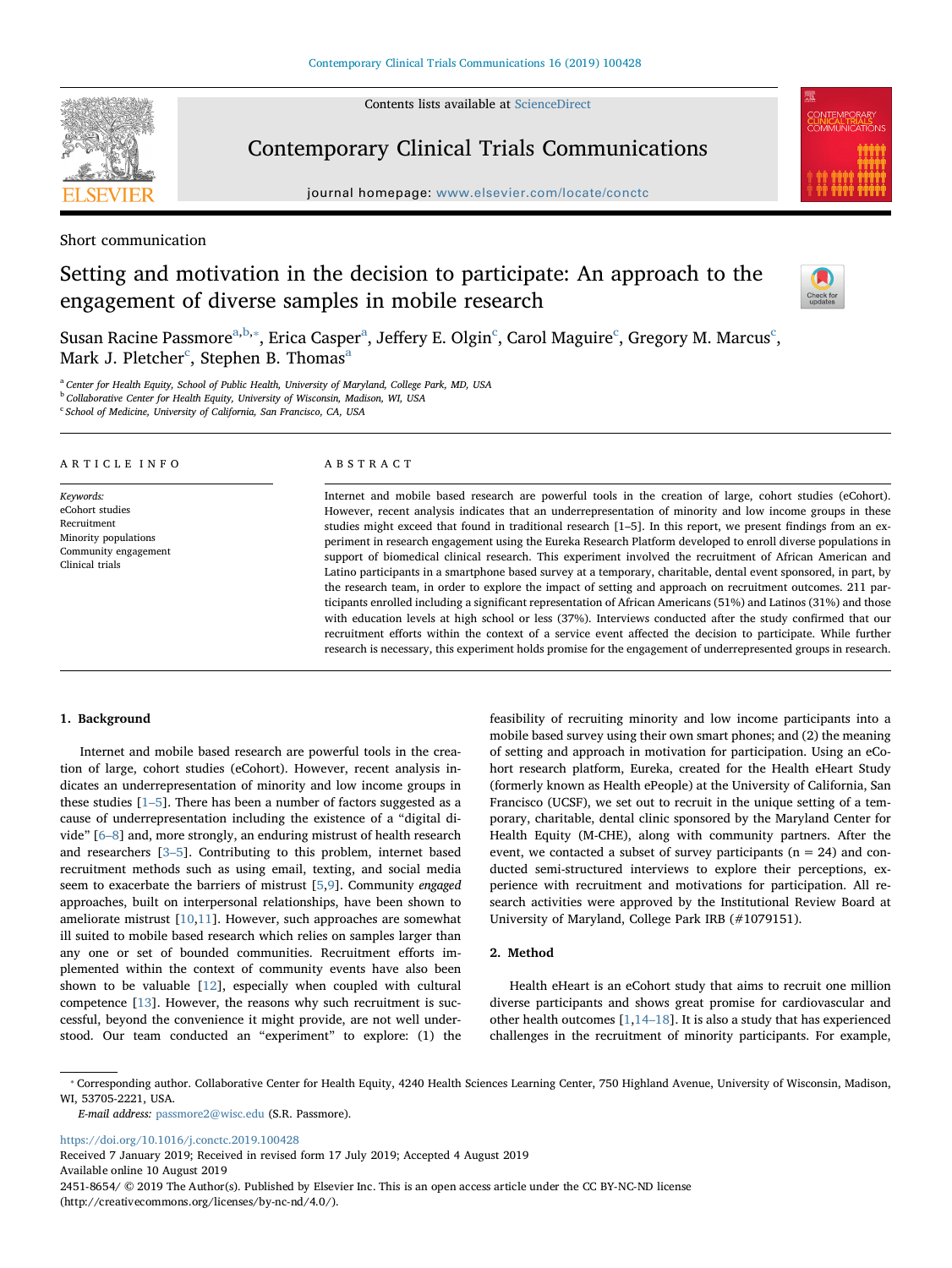African Americans comprise approximately 4% of the sample while making up 13.3% of the U.S. population and representing the group most at risk for coronary heart disease, heart failure and stroke [[1](#page-3-0),[19,](#page-3-10)[20\]](#page-3-11).

In this study, the UCSF group joined with M-CHE for a pilot that took place at the 2017 Mid-Maryland Mission of Mercy dental clinic using the Eureka Research Platform, developed from the experience and technology of the Health eHeart Study. During the event, we enrolled participants who used their own smartphones in a mobile survey to elicit health information about co-morbidities, cardiometabolic risk factors and related health behaviors, in part to assess the needs of Mission of Mercy patients for future event planning.

## 2.1. Setting

Mission of Mercy dental clinics are charitable events that are volunteer run and provide professional dental services, including endodontics, restorations and oral surgery for patients on a first come, first served basis. Such dental events occur in states across the country [21–[23\]](#page-3-12). Typically, a line of hopeful patients begins the evening before the clinic opens. Organizers admit as many patients as can be reasonably treated given resources available (i.e. volunteer dental professionals). Services are free and there are no insurance or income requirements. Patients move through a variety of stations including registration, medical assessment, dental triage, xray, treatment (endodontics, restorations, hygiene or oral surgery), post op (if necessary), pharmacy and check out. The 2017 Mid-Maryland Mission of Mercy event described here provided approximately 858 patients with nearly one million dollars worth of treatment and was hosted over two days on the University of Maryland campus and organized by M-CHE in collaboration with our long standing partners, Catholic Charities of the Archdiocese of Washington and the Maryland State Dental Association Foundation. This collaboration had also previously produced the 2014 Mid-Maryland Mission of Mercy event where over 1,000 patients received services [[22,](#page-3-13)[23\]](#page-3-14).

### 2.2. Recruitment approach

All English speaking patients at the 2017 event were eligible and made aware of the survey activity in several ways. Initially, each patient received an information card at patient registration which included information on how to enroll. Posters posted throughout the event included the same information. In addition, research staff approached patients as they waited between medical assessment and dental triage. Our staff were public health graduate students who received training on respectful engagement methods [\[5,](#page-3-3)[24,](#page-3-15)[25\]](#page-3-16) in the week before the event. Several were also students in our MPH program in Health Equity. There were approximately five to eight research staff present at each four hour shift. While our team was recognized as part of the event, we also took steps to encourage identification of them as different from other types of volunteers. Research staff wore t-shirts that were of a different color (red) and used a prepared script that stressed that the survey was sponsored by the M-CHE and not the Mission of Mercy. The script also reinforced that dental treatment was in no way related to survey participation and that participation was entirely voluntary. Staff also informed patients of the research goal.

Interested participants were given instructions to text "MOM" to a number which prompted a text with a URL to join the study. Information about the study, consent form and surveys were all provided via smartphone. Following the electronic consent process, participants were prompted to complete a survey that was approximately 20 min in length. Face to face, individualized, personal technical assistance was provided on an "as-needed" basis and research staff were present to respond to questions about the study. Due to the limited scope and resources for this experiment, surveys were only provided in English. No incentive was provided. Some participants choose to immediately complete the survey while waiting for services. Others choose to wait (often due to pain). Research staff checked in with participants later on as they waited for services to inquire if they needed assistance or had any questions.

#### 2.3. Follow-up telephone interviews & analysis

A subsample of initial survey participants were contacted by telephone and asked to participate in an interview. Interviews  $(n = 24)$ were conducted via telephone, lasted approximately 30 min and participants received a \$25 gift card. Interviews included general questions about the event (ex: What was your general impression of the dental event held at UMD in September? Did you receive the treatment you needed? What was your impression of the volunteers?); as well as questions about their experience in the mobile study (ex: At the event, you signed up to complete a survey on your phone. What was that experience like? Did you feel encouraged/welcomed or pushed to join the study? What were main reasons that you decided to join the study?). Interviews were conducted by a trained data collector who did not participate in the original recruitment or any other part of the Mission of Mercy event. Interviews were audio recorded and transcribed verbatim.

We used NVivo 12 software to facilitate qualitative data management and analysis. The primary goal of our analysis was to reveal motivations for research participation. While we sought to answer this question, we also used an iterative, adapted grounded theory approach [[26](#page-3-17)[,27](#page-3-18)] to explore themes that might shed light on participant experience and the context of the recruitment event. Overall, interview transcripts were short and tightly focused.

## 3. Results

211 participants completed the online consent (approximately 25% of patients attending the event) over 2 days. The sample (63% women/ 36% men) was composed of a significant representation of African Americans (51%) and Latinos (31%) and those with education levels of high school diploma or less (37%). These proportions reflected or exceeded those of underrepresented minorities of patients attending the event (45% African American; 33% Latino). Of 232 patients queried regarding nonparticipation, the most common reasons were: 1) lack of a smart phone at the event (29%); 2) inability to complete the survey in English (25%); 3) preference for doing the survey at home or at a later date (21%); and 4) inability to receive texts or other carrier limitations (13%). Reasons given for nonparticipation given by the remaining 23% of patients queried included: difficulty navigating survey (5%); dead cell phone battery (4%); no interest (4%); no email address (4%); wifi difficulties (3%); too tired/not feeling well (2%); don't know how to use phone (1%).

## 3.1. Interviews

Twenty-four former participants (16 women/8 men) agreed to participate in telephone interviews after the event. Of the 24, 15 were African American and 3 Latino, constituting 75% of this small sample. The remaining six participants identified as White. Topics in the interview included: (1) perceptions of the Mission of Mercy event; (2) experiences with the study; and (3) reasons for agreeing to participate in the initial smartphone survey. Relevant themes are discussed below. Presented quotes from interviews were chosen as clear examples of a given theme and do not represent the totality of responses on a given theme.

Interviews were short and direct. Major themes about the event, in general, included: (1) gratitude for services provided; (2) respect and kindness afforded to patients by providers and volunteers; (3) surprise and concern about the number of people in need for dental services and wait times. Not all of these themes are relevant to the question of research recruitment.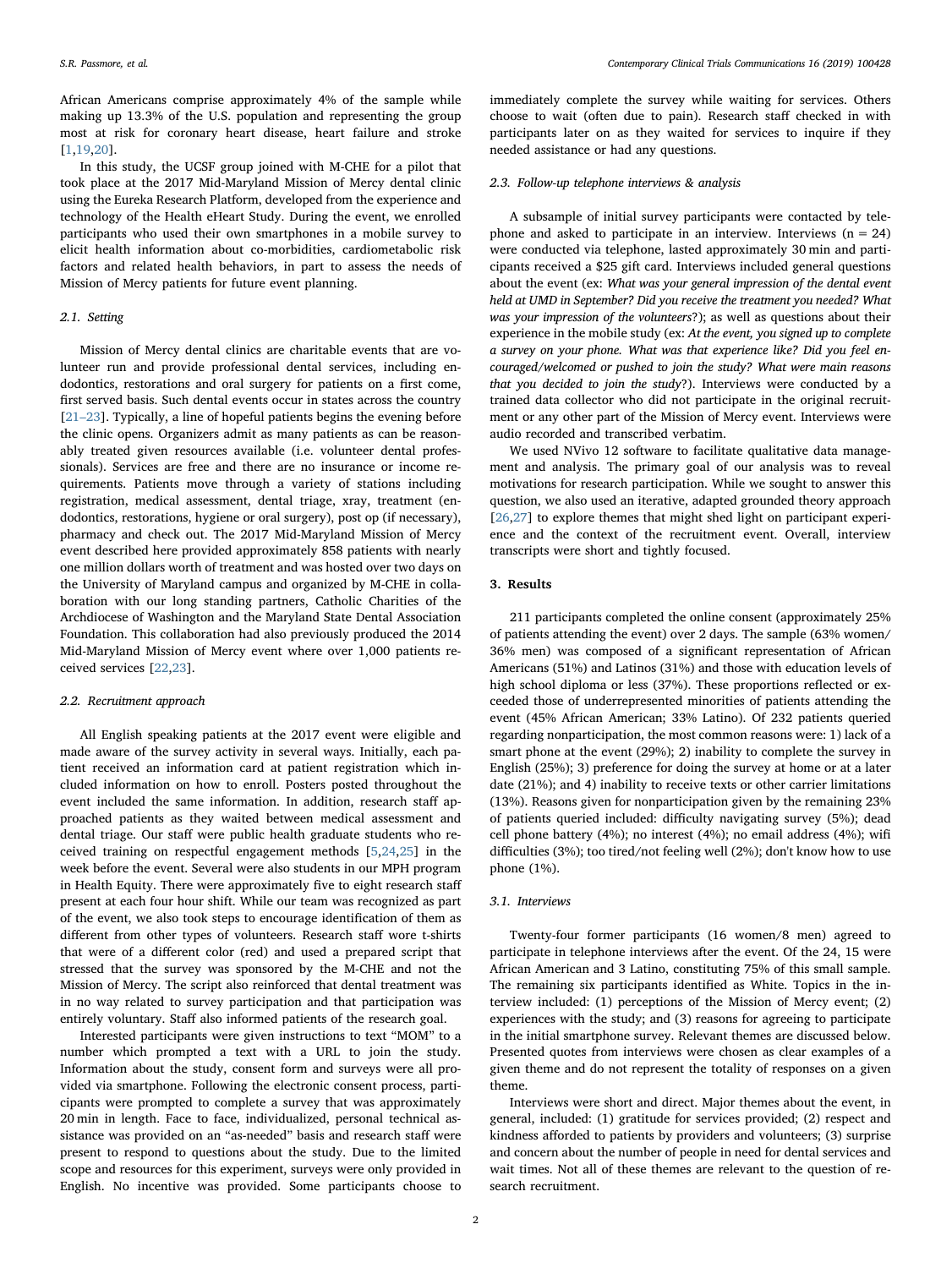Perceptions of the event, volunteers and study staff. Event staff were called "friendly," "efficient," "kind," and "caring." Many participants expressed feelings of deep gratitude for event and the volunteers that made it happen.

For example,

" …. you got to be righteous to do this to me, you know. It is not just because you … You are helping people, some of these people have \$2,000 dollars' worth of work, \$300 dollars' worth of work, \$5,000 dollars' worth of work, a whole bunch of work … (African American, male participant)

This perception extended to our research staff who were identified by the interviewer specifically (i.e. "what did you think about the volunteers who were helping with survey? They were the ones in the red shirts."), although several interview participants reported having difficulty remembering specifics in an event that included more than 2,000 patients and volunteers. For some, our research staff represented a "quick memory" and they responded with general statements such as, "I would say everyone was extremely friendly."

Those that did remember reported sentiments such as the following,

She was really nice. I believe she was wearing red. I think they all were, the ones that were doing that…She was very nice. I feel that everyone was very kind. (African American, female participant)

Participants also appreciated personal technical assistance. For example,

Yes, she was helpful … But I don't remember her name anymore. Yeah. Very helpful … We talked about everything. (African American, female participant)

No participants reported any problems with research staff.

Reason for agreeing to participate. Participants were also asked, "What were main reasons that you decided to join the study?" The majority of responses ( $n = 12$ ) expressed feelings of gratitude and connection with volunteers. For example,

"... I thought, you know, I'll help you guys out by doing, like the survey thing because you guys are helping us out. We don't have insurance and stuff like that." (African American, male participant)

And,

"Because I was getting a service for free and like I said, it was the least I could do." (Latino, female participant)

And,

It's nice to have good people and, you know, you want to pay back. (African American, male participant)

An additional three participants reported that their reason for participation was influenced by the alignment of the research goal and their own beliefs. For example,

I just thought something like this was really great so anything that I can do … (African American, female participant)

And,

I just wanted to—I want my answers to make an impact, you know, on, generally on the, what you call it, the program. (African American, female participant)

The remaining responses reflected "the importance of research generally" (4) and "boredom" at the event (2).

Interview participants were specifically asked if they felt pressured to participate in the survey. Participants expressed feelings of being invited or encouraged rather than forced. For example,

No. I was encouraged to do it. Like she was telling me all about the stuff. She was not like very forceful, whatever. She was just like if I have time I can do it. If not, it's okay. (White, female participant)

And,

No, I didn't feel [I was] being pushed … I asked her a couple of questions about it and everything, you know? (African American, female participant)

Interview participants also reported that they were pleased with the flexibility and low burden of the research activity. For some, the survey was well suited to the flow of the event. For example,

Well, one reason was, you know, the wait was a little long because of the large crowds and so I had, you know, I had the time and decided to do it. (African American, female participant)

And

It wasn't a long study. It didn't take a lot; it wasn't supposed to take a lot of time to do it. So I just figured, since I will be sitting there waiting anyway, it will give me something to do. (African American, female participant)

Others appreciated the afforded flexibility of doing a survey on their own device.

We were talked to by a couple of volunteers, [who told us] when we get a chance to just fill out the survey. But it wasn't nothing right then and there. (African American, female participant)

Future Research. All interview participants (24) reported that they would consider participating in future research with the study team.

#### 4. Discussion

Our findings regarding the feasibility of mobile based research with typically underserved groups is somewhat mixed but instructive. We were able to enroll 211 patients using their own devices. However, we also found technical barriers to participation as 40% of our sample of non-participants reported either lack of a smart phone at the event, wifi difficulties or other barriers due to carrier limitations. The reasons for not having a smartphone at the event were diverse. Some reported not feeling safe having a phone in a crowded public event. One group of men reported that they were not allowed to have phones due their placement in a group home. Overall, like others have suggested, we do not find support for the existence of an insurmountable digital divide [3–[5](#page-3-2)[,28](#page-3-19)]. Provision of phones for use in research presumably would have helped. We also found that providing one-on-one technical support helped some participants with phones work through barriers. This is also in line with the findings of others [[9](#page-3-4)]. Similarly, the translation of the survey into Spanish could have also increased engagement as 25% of non-participants reported language as a barrier.

Qualitative interviews indicate that those who participated did not feel pressured or especially burdened by the survey. Both these factors promoted engagement. Setting and research goal were also important. As a service event, the Mission of Mercy attracted potential participants who were united by common experience and who found themselves with considerable "downtime" while they waited for treatment. Setting and research goal also contributed to participants beliefs about the motivation and values of the people behind the research who they saw as "helping," "good" and, even, "righteous." In this sense, setting may have created a type of personal connection reinforced by the alignment of participant and research goals [\[29](#page-3-20)–31]. While participants may have appreciated that research staff were well trained and culturally competent, they saw their participation as a way to contribute to an event that they both supported and benefitted from. As we know from the social sciences, shared values, mutual goals and reciprocity are each significant components of human relationships and trust building [[24](#page-3-15)[,32](#page-4-0)[,33](#page-4-1)].

It is important to note that our involvement in the 2017 Mission of Mercy was motivated by more than our interest in research recruitment.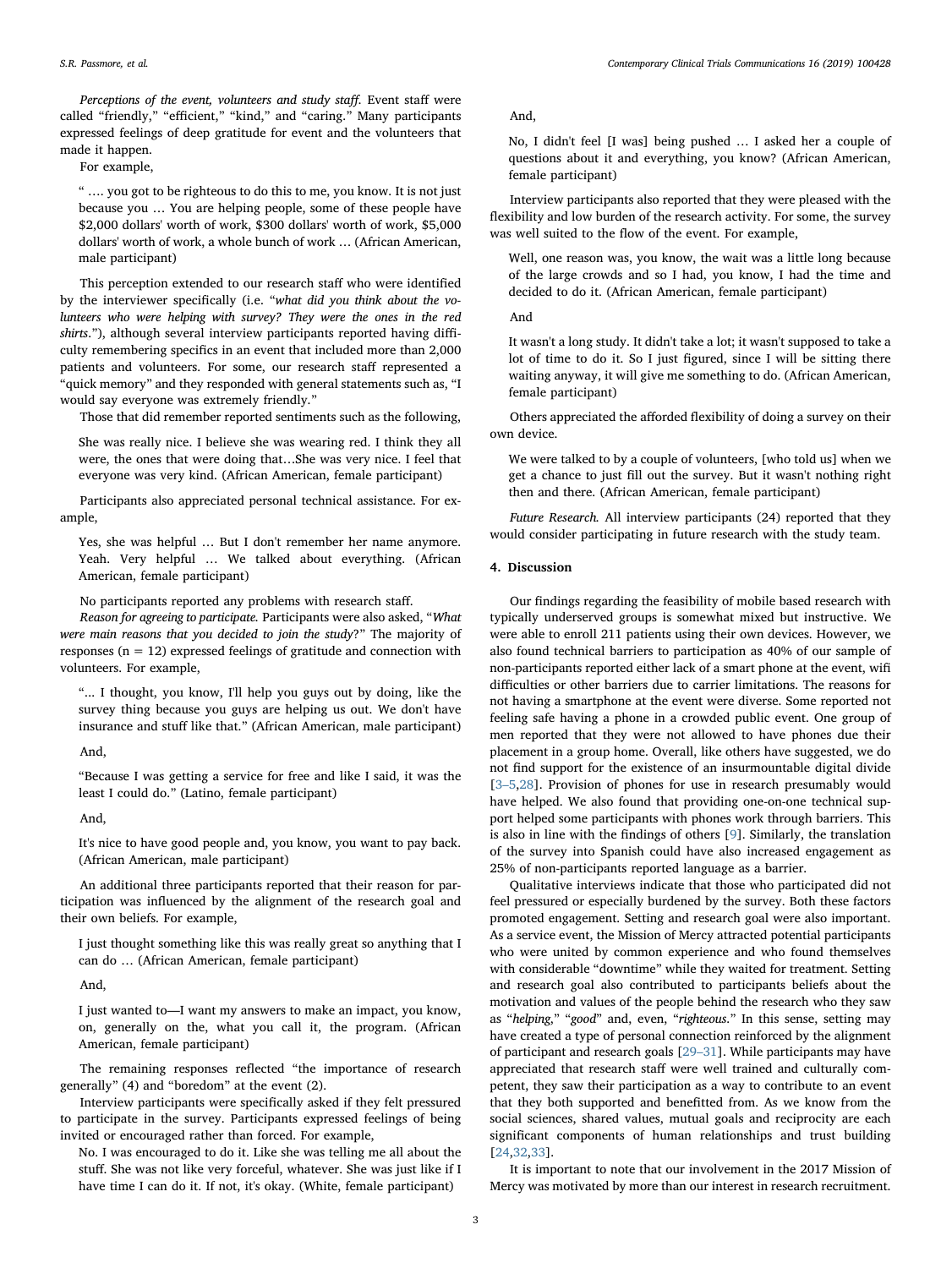Our overarching motivation was to provide service to those suffering from a serious health inequity in alignment with our organizational commitment to health equity and social justice. While participants could not be expected to know this, the event was the result of years of collaboration with our partners who trusted us enough to support our "experiment." In this sense, recruitment did benefit from a long term and genuine relationship. As such, our findings do not suggest that simply locating recruitment in charitable spaces is either ethical or effective. We do, however, recognize that conflation of the event with the research on the part of participants could because for concern. This requires further exploration. Certainly, we hope that readers see our work as fitting within the great body of research that supports the value of authentic relationships [[5](#page-3-3)[,34](#page-4-2),[35\]](#page-4-3). Moreover, we would encourage a nuanced and thorough discussion of reciprocity in research engagement. While recruitment in the context of service provision could easily be coercive, we must also recognize that reciprocity is the basis for ethical community engagement as well [\[36](#page-4-4)–38]. Certainly, we would argue for a thorough examination of the ethics of research recruitment that overlooks the health needs of vulnerable populations. Health equity research in particular, might consider the value of, as Maiter et al. [\[38](#page-4-5)] suggests, "going beyond the requirement to do no harm," to respond to the very real limitations of health and health care for the populations we hope to engage.

## 5. Conclusion

Our experiment resulted in enrollment informed by patient perceptions of our research team as "on their side" as evidenced by patient responses in subsequent telephone interviews. Other factors that contributed were culturally competent, face–to-face recruitment, technical support and location at an event that provided appropriate time for study registration, completion of the informed consent process and data collection. We also find indications that provision of smart phones or tablets as well as Spanish language translation may have circumvented barriers of access. Overall, further exploration is necessary to determine if recruitment coupled with service in the community could be an effective as well as ethical strategy to navigate mistrust and engage underrepresented groups in research and how this might be best operationalized [\[39](#page-4-6)[,40](#page-4-7)]. This could have far reaching implications for large studies where the engagement of underrepresented groups is necessary but long term interpersonal relationships are impractical.

#### 5.1. Limitations

This study was limited in a number of ways. Initially, due to limited resources we were only able to provide the survey in English. Additionally, this was a test focused on recruitment rather than retention, which limits itss applicability to eCohort research. Finally, there are limitations associated with our inability to include non-participants in our interviews which, had it been possible, would have resulted in a richer and more complete understanding of the decision to participate in the study.

## Acknowledgements

The corresponding and lead author (Passmore) receives support from the University of Wisconsin Institute for Clinical and Translational Research, funded by the National Center for Advancing Translational Sciences (NCATS)\_[Award Number UL1TR002373]. While the research was conducted, the MCHE team was supported by the National Institute on Minority Health and Health Disparities (NIMHD) [Award Number P20MD006737]. The UCSF team (and Dr. Thomas) received support from the NIH [Award Number U2CEB021881]. The funding agencies had no role in the study design, analysis or interpretation of the data, writing of the report, or in the decision to submit the article for publication. As a result, the content is solely the responsibility of the

authors and does not necessarily represent the official views of the National Institute on Minority Health and Health Disparities nor the National Institutes of Health.

#### References

- <span id="page-3-0"></span>[1] X. Guo, E. Vittinghoff[, J.E. Olgin, et al., Volunteer participation in the health eHeart](http://refhub.elsevier.com/S2451-8654(19)30190-5/sref1) [study: a comparison with the US population, Sci. Rep. 7 \(2017\) 1956.](http://refhub.elsevier.com/S2451-8654(19)30190-5/sref1)
- [2] [C. Vandelanotte, A.M. Müller, C.E. Short, et al., Past, present, and future of eHealth](http://refhub.elsevier.com/S2451-8654(19)30190-5/sref2) [and mHealth research to improve physical activity and dietary behaviors, J. Nutr.](http://refhub.elsevier.com/S2451-8654(19)30190-5/sref2) [Educ. Behav. 48 \(2016\) 219](http://refhub.elsevier.com/S2451-8654(19)30190-5/sref2)–228.e1.
- <span id="page-3-2"></span>[3] [D.C.S. James, I. Cedric Harville, Barriers and motivators to participating in mHealth](http://refhub.elsevier.com/S2451-8654(19)30190-5/sref3) [research among african American men, Am. J. Men's Health 11 \(2017\) 1605](http://refhub.elsevier.com/S2451-8654(19)30190-5/sref3)–1613.
- [4] [D.C.S. James, C. Harville, N. Whitehead, et al., Willingness of African American](http://refhub.elsevier.com/S2451-8654(19)30190-5/sref4) [Women to Participate in e-Health/m-Health Research, Telemed. E-Health 22 \(2015\)](http://refhub.elsevier.com/S2451-8654(19)30190-5/sref4) 191–[197.](http://refhub.elsevier.com/S2451-8654(19)30190-5/sref4)
- <span id="page-3-3"></span>[5] [D.C.S. James, I. Cedric Harville, O. Efunbumi, et al.,](http://refhub.elsevier.com/S2451-8654(19)30190-5/sref5) "You have to approach us right"[: a qualitative framework analysis for recruiting african Americans into](http://refhub.elsevier.com/S2451-8654(19)30190-5/sref5) [mHealth research, Health Educ. Behav. 44 \(2017\) 781](http://refhub.elsevier.com/S2451-8654(19)30190-5/sref5)–790.
- <span id="page-3-1"></span>[6] [J. Schneider, J.A. Makelarski, M. Van Haitsma, et al., Di](http://refhub.elsevier.com/S2451-8654(19)30190-5/sref6)fferential access to digital [communication technology: association with health and health survey recruitment](http://refhub.elsevier.com/S2451-8654(19)30190-5/sref6) [within an African-American underserviced urban population, J. Urban Health Bull.](http://refhub.elsevier.com/S2451-8654(19)30190-5/sref6) [N. Y. Acad. Med. 88 \(2011\) 479](http://refhub.elsevier.com/S2451-8654(19)30190-5/sref6)–492.
- [7] [D.P. Lorence, H. Park, S. Fox, Racial disparities in health information access: resi](http://refhub.elsevier.com/S2451-8654(19)30190-5/sref7)[lience of the digital divide, J. Med. Syst. 30 \(2006\) 241](http://refhub.elsevier.com/S2451-8654(19)30190-5/sref7)–249.
- [8] [M. Brodie, R.E. Flournoy, D.E. Altman, et al., Health information, the internet, and](http://refhub.elsevier.com/S2451-8654(19)30190-5/sref8) [the digital divide, Health A](http://refhub.elsevier.com/S2451-8654(19)30190-5/sref8)ff. 19 (2000) 255–265.
- <span id="page-3-4"></span>[9] [R.H. Nagler, S. Ramanadhan, S. Minsky, et al., Recruitment and retention for](http://refhub.elsevier.com/S2451-8654(19)30190-5/sref9) [community-based eHealth interventions with populations of low socioeconomic](http://refhub.elsevier.com/S2451-8654(19)30190-5/sref9) [position: strategies and challenges, J. Commun. 63 \(2013\) 201](http://refhub.elsevier.com/S2451-8654(19)30190-5/sref9)–220.
- <span id="page-3-5"></span>[10] [A.K. Yancey, A.N. Ortega, S.K. Kumanyika, E](http://refhub.elsevier.com/S2451-8654(19)30190-5/sref10)ffective recruitment and retention of [minority research participants, Annu. Rev. Public Health 27 \(2006\) 1](http://refhub.elsevier.com/S2451-8654(19)30190-5/sref10)–28.
- <span id="page-3-6"></span>[11] [L.M. Nicholson, P.M. Schwirian, J.A. Groner, Recruitment and retention strategies](http://refhub.elsevier.com/S2451-8654(19)30190-5/sref11) [in clinical studies with low-income and minority populations: progress from](http://refhub.elsevier.com/S2451-8654(19)30190-5/sref11) 2004–[2014, Contemp. Clin. Trials 45 \(2015\) 34](http://refhub.elsevier.com/S2451-8654(19)30190-5/sref11)–40.
- <span id="page-3-7"></span>[12] [W.P. Bishop, J.A. Tiro, S.J.C. Lee, et al., Community events as viable sites for re](http://refhub.elsevier.com/S2451-8654(19)30190-5/sref12)[cruiting minority volunteers who agree to be contacted for future research,](http://refhub.elsevier.com/S2451-8654(19)30190-5/sref12) [Contemp. Clin. Trials 32 \(2011\) 369](http://refhub.elsevier.com/S2451-8654(19)30190-5/sref12)–371.
- <span id="page-3-8"></span>[13] [S.F. Wallington, C. Dash, V.B. Sheppard, et al., Enrolling minority and underserved](http://refhub.elsevier.com/S2451-8654(19)30190-5/sref13) [populations in cancer clinical research, Am. J. Prev. Med. 50 \(2016\) 111](http://refhub.elsevier.com/S2451-8654(19)30190-5/sref13)–117.
- <span id="page-3-9"></span>[14] S. Dixit, M.J. Pletcher, E. Vittinghoff[, et al., Secondhand smoke and atrial](http://refhub.elsevier.com/S2451-8654(19)30190-5/sref14) fibrillation: [data from the Health eHeart Study, Heart Rhythm 13 \(2016\) 3](http://refhub.elsevier.com/S2451-8654(19)30190-5/sref14)–9.
- [15] [I.R. Whitman, M.J. Pletcher, E. Vittingho](http://refhub.elsevier.com/S2451-8654(19)30190-5/sref15)ff, et al., Perceptions, information sources, [and behavior regarding alcohol and heart health, Am. J. Cardiol. 116 \(2015\)](http://refhub.elsevier.com/S2451-8654(19)30190-5/sref15) 642–[646.](http://refhub.elsevier.com/S2451-8654(19)30190-5/sref15)
- [16] [M.A. Christensen, L. Bettencourt, L. Kaye, et al., Direct measurements of smart](http://refhub.elsevier.com/S2451-8654(19)30190-5/sref16)[phone screen-time: relationships with demographics and sleep, PLoS One 11 \(2016\)](http://refhub.elsevier.com/S2451-8654(19)30190-5/sref16) [e0165331.](http://refhub.elsevier.com/S2451-8654(19)30190-5/sref16)
- [17] [E.M. Antman, M. Jessup, Clinical practice guidelines for chronic cardiovascular](http://refhub.elsevier.com/S2451-8654(19)30190-5/sref17) [disorders: a roadmap for the future, JAMA 311 \(2014\) 1195](http://refhub.elsevier.com/S2451-8654(19)30190-5/sref17)–1196.
- [18] [J.L. Mega, M.S. Sabatine, E.M. Antman, Population and personalized medicine in](http://refhub.elsevier.com/S2451-8654(19)30190-5/sref18) [the modern era, Jama 312 \(2014\) 1969](http://refhub.elsevier.com/S2451-8654(19)30190-5/sref18)–1970.
- <span id="page-3-10"></span>[19] African-Americans and heart disease, stroke, [http://www.heart.org/HEARTORG/](http://www.heart.org/HEARTORG/Conditions/More/MyHeartandStrokeNews/African-Americans-and-Heart-Disease-Stroke_UCM_444863_Article.jsp#.WoBxZ5M-dsM) [Conditions/More/MyHeartandStrokeNews/African-Americans-and-Heart-Disease-](http://www.heart.org/HEARTORG/Conditions/More/MyHeartandStrokeNews/African-Americans-and-Heart-Disease-Stroke_UCM_444863_Article.jsp#.WoBxZ5M-dsM)[Stroke\\_UCM\\_444863\\_Article.jsp#.WoBxZ5M-dsM](http://www.heart.org/HEARTORG/Conditions/More/MyHeartandStrokeNews/African-Americans-and-Heart-Disease-Stroke_UCM_444863_Article.jsp#.WoBxZ5M-dsM) , Accessed date: 11 February 2018.
- <span id="page-3-11"></span>[20] African Americans Live Shorter Lives Due to Heart Disease and Stroke | American Heart Association, [https://newsroom.heart.org/news/african-americans-live](https://newsroom.heart.org/news/african-americans-live-shorter-lives-due-to-heart-disease-and-stroke)[shorter-lives-due-to-heart-disease-and-stroke](https://newsroom.heart.org/news/african-americans-live-shorter-lives-due-to-heart-disease-and-stroke) , Accessed date: 28 September 2018.
- <span id="page-3-12"></span>[21] [J.O. Paramore, J.B. Herndon, A.B. Brown, Mission of Mercy patient characteristics](http://refhub.elsevier.com/S2451-8654(19)30190-5/sref21) [and dental-related emergency department use, J. Am. Dent. Assoc. 149 \(2018\)](http://refhub.elsevier.com/S2451-8654(19)30190-5/sref21) 336–[347.e3.](http://refhub.elsevier.com/S2451-8654(19)30190-5/sref21)
- <span id="page-3-13"></span>[22] [S.B. Thomas, S.R. Passmore, D.N. Jackson, et al., The 2014 Mid-Maryland mission](http://refhub.elsevier.com/S2451-8654(19)30190-5/sref22) [of mercy dental clinic: building community capacity and complementing public](http://refhub.elsevier.com/S2451-8654(19)30190-5/sref22) [policy, Am. J. Public Health 107 \(2017\) S74](http://refhub.elsevier.com/S2451-8654(19)30190-5/sref22)–S76.
- <span id="page-3-14"></span>[23] [D.N. Jackson, S. Passmore, C.S. Fryer, et al., Mission of Mercy emergency dental](http://refhub.elsevier.com/S2451-8654(19)30190-5/sref23) [clinics: an opportunity to promote general and oral health, BMC Public Health 18](http://refhub.elsevier.com/S2451-8654(19)30190-5/sref23) [\(2018\) 878.](http://refhub.elsevier.com/S2451-8654(19)30190-5/sref23)
- <span id="page-3-15"></span>[24] [S.R. Passmore, C.S. Fryer, J. Butler, et al., Building a](http://refhub.elsevier.com/S2451-8654(19)30190-5/sref24) "deep fund of good will": [reframing research engagement, J. Health Care Poor Underserved 27 \(2016\)](http://refhub.elsevier.com/S2451-8654(19)30190-5/sref24) 722–[740.](http://refhub.elsevier.com/S2451-8654(19)30190-5/sref24)
- <span id="page-3-16"></span>[25] [M.A. Garza, S.C. Quinn, Y. Li, et al., The in](http://refhub.elsevier.com/S2451-8654(19)30190-5/sref25)fluence of race and ethnicity on be[coming a human subject: factors associated with participation in research,](http://refhub.elsevier.com/S2451-8654(19)30190-5/sref25) [Contemp. Clin. Trials Commun. 7 \(2017\) 57](http://refhub.elsevier.com/S2451-8654(19)30190-5/sref25)–63.
- <span id="page-3-17"></span>[26] [A. Sbaraini, S.M. Carter, R.W. Evans, et al., How to do a grounded theory study: a](http://refhub.elsevier.com/S2451-8654(19)30190-5/sref26) [worked example of a study of dental practices, BMC Med. Res. Methodol. 11 \(2011\)](http://refhub.elsevier.com/S2451-8654(19)30190-5/sref26) [128.](http://refhub.elsevier.com/S2451-8654(19)30190-5/sref26)
- <span id="page-3-19"></span><span id="page-3-18"></span>[27] [A. Strauss, J.M. Corbin, Grounded Theory in Practice, SAGE, 1997.](http://refhub.elsevier.com/S2451-8654(19)30190-5/sref27)
- [28] A. Smith, African Americans and Technology Use. Pew Research Center: Internet, Science & Tech, [http://www.pewinternet.org/2014/01/06/african-americans-and](http://www.pewinternet.org/2014/01/06/african-americans-and-technology-use/)[technology-use/](http://www.pewinternet.org/2014/01/06/african-americans-and-technology-use/) , Accessed date: 22 September 2015.
- <span id="page-3-20"></span>[29] [C.R. Horowitz, M. Robinson, S. Seifer, Community-based participatory research](http://refhub.elsevier.com/S2451-8654(19)30190-5/sref29) [from the margin to the mainstream: are researchers prepared? Circulation 119](http://refhub.elsevier.com/S2451-8654(19)30190-5/sref29) [\(2009\) 2633](http://refhub.elsevier.com/S2451-8654(19)30190-5/sref29)–2642.